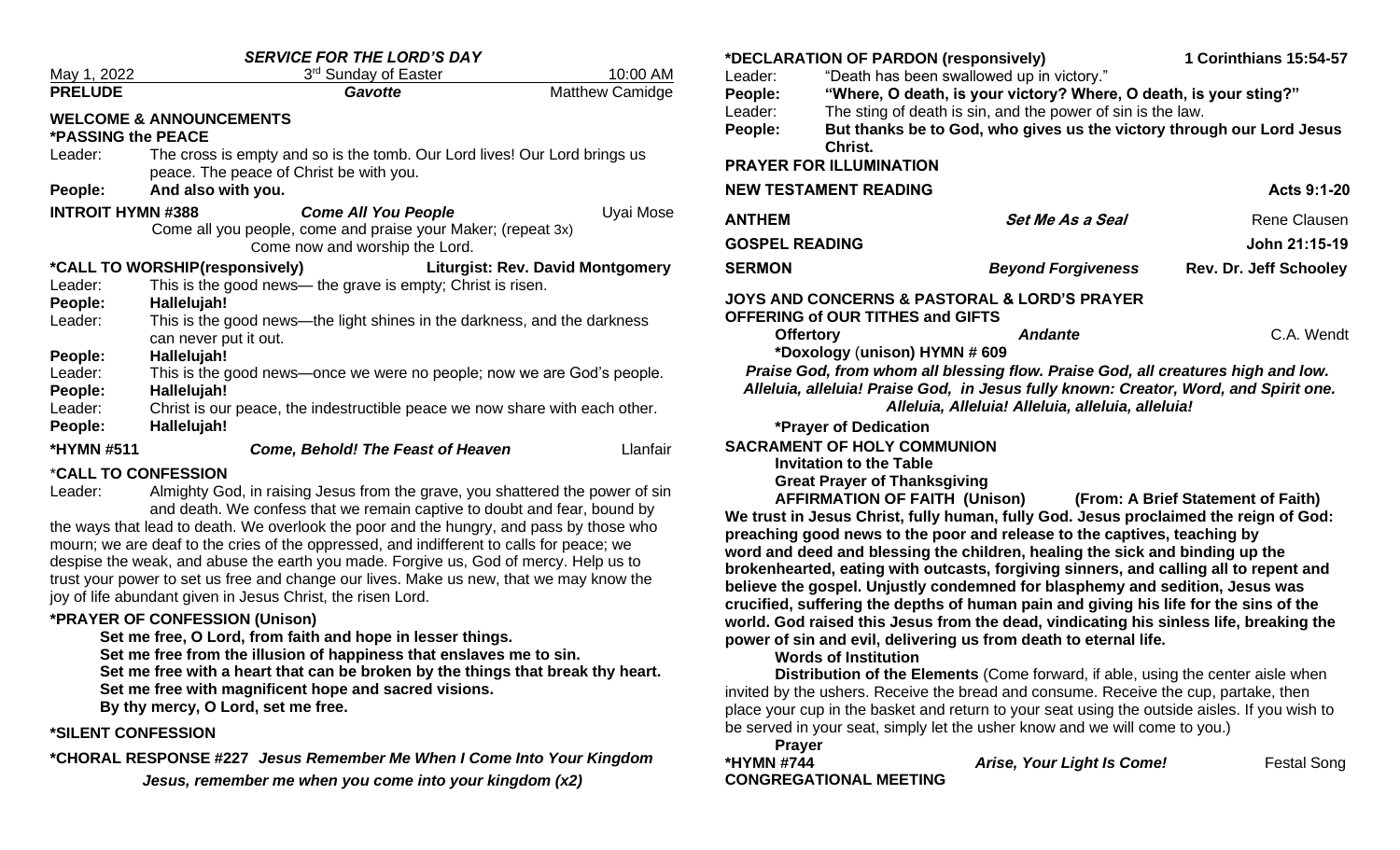# **\*CHARGE AND BENEDICTION**

to recover from surgery and loss.

PRESBYTERIAN

**\*BENEDICTION RESPONSE #80** *You Shall Go Out with Joy* The Trees of the Field

You shall go out with joy and be led forth with peace; the mountains and the hills will break forth before you; there'll be shouts of joy, and all the trees of the field will clap, will clap their hands. And all the trees of the field will clap\* their hands\*\*; the trees of the field will clap\* their hands\*\*; the trees of the field will clap\* their hands\*\* while you go out with joy.

#### **\*POSTLUDE** *Fanfare to Christ the King* Charles Callahan **\*Please stand if you are comfortable standing. USHERS**: Bob and Joan Callecod

**IN OUR PRAYERS:** All those adversely affected by war, all those discerning God's call, Mickey Cochrane, Brenda Fowler, Michelle McDonald, Daisy Boyer, Ann Titus, the PNC, Mary Frances & Bill Moss, the LGBTQIA+ Community, all victims of abuse, racial inequalities, those picking up and trying

### **This is a MORE LIGHT Presbyterian Church!**

A "More Light" Presbyterian church welcomes lesbian, gay, bisexual, and transgender persons to full

participation in the life, ministry, and witness of the congregation. We work MORE LIGHT

to expand the inclusiveness of the Presbyterian Church (U.S.A.) . *There are no closed doors here.*

**Christ Welcomes All Here!**

First Presbyterian Church http://www.bgpresb.org/ More Light Presbyterians [www.mlp.org](http://www.mlp.org/) [www.mlp.org](http://www.mlp.org/)

#### **STAFF MEMBERS**

| Rev. David M. Montgomery, Interim Pastor [revdmm@gmail.com]             | 419/345-2193   |
|-------------------------------------------------------------------------|----------------|
| Heather McEwen Goldman, Organist [goldman.heather@gmail.com]            | 646/326-4058   |
| Aaron Roos, Choir Director [aaronkroos20@gmail.com]                     | 216/970-6518   |
| Tammy L. Schnitker Office Administrator [firstpresbyterianbg@gmail.com] | 419/352-5176   |
| Gale Swanka, Treasurer [gswanka@bgsu.edu]                               |                |
| Abbey Staats, Media Specialist [firstonchurch@gmail.com]                | 330/604 - 2344 |
| Brie Bradshaw, Youth Coordinator Volunteer [brieb@bqsu.edu]             | 951/207-2758   |
| Fernando Hernandez and Monica Garcia. Sextons                           |                |
| Arava Musselman, Nursery Worker                                         |                |

216/970-6518 419/352-5176 330/604 -2344 951/207-2758

# Find First Presbyterian Church of BG at these locations:





Facebook







YouTube



**P**PayPal

**Paypal Donate** 

**Venmo Donate** 

# **First Presbyterian Church**

**A More Light Congregation of the Presbyterian Church (U.S.A.) 126 S. Church St., Bowling Green, OH 43402**

# **3rd Sunday of Easter**



# *Beyond Forgiveness*

## **May 1, 2022**

**Phone: 419-352-5176 Email:** [firstpresbyterianbg@gmail.com](mailto:firstpresbyterianbg@gmail.com) **Like us on Facebook Webpage: [www.firstpresbyterianbg.org](http://www.firstpresbyterianbg.org/)**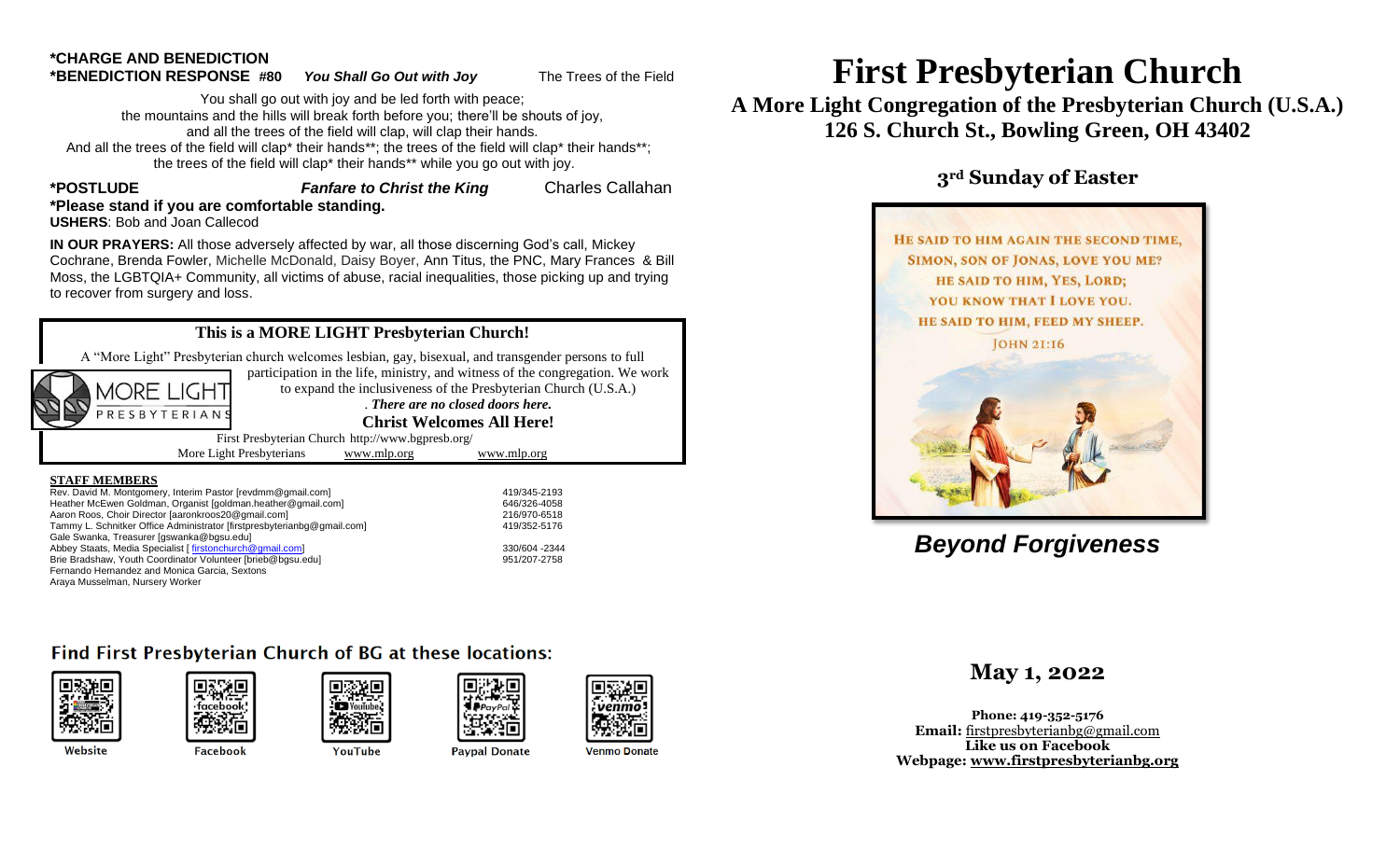### *Come, Behold! The Feast of Heaven*

- 1. Come, behold! The feast of heaven Alleluia! Has to mortal flesh been given. Alleluia! Hear the Word of God declared: Alleluia! "Come! The banquet is prepared." Alleluia!
- 2. All is ready, come attend Alleluia! As the Lord's invited friend; Alleluia! Come from north, west, south and east; Alleluia! Celebrate the joyful feast. Alleluia!
- 3. All who trust in God belong Alleluia! At this banquet with this throng. Alleluia! Share the mystic holy food; Alleluia! Taste and see: the Lord is good. Alleluia!
- 4. As the Lord our God has willed, Alleluia! Here the hungry soul is filled; Alleluia! Here the weary are refreshed. Alleluia! All who share God's feast are blessed. Alleluia!

# *Holy, Holy, Holy*

Holy, holy, holy, God of power and God of might! Heaven and earth are full of your glory. Hosanna! Hosanna! Hosanna in the highest! Blessed, blessed, blessed is one who comes in the name of God. Heaven and earth are full of your glory. Hosanna! Hosanna! Hosanna in the highest! Hosanna in the highest!

# *Arise, Your Light Is Come!*

- 1. Arise, your light is come! The Spirit's call obey; show forth the glory of your God, which shines on you today.
- 2. Arise, your light is come! Fling wide the prison door; proclaim the captive's liberty, good tidings to the poor.
- 3. Arise, your light is come! All you in sorrow born, bind up the brokenhearted ones and comfort those who mourn.
- 4. Arise, your light is come! The mountains burst in song! Rise up like eagles on the wing; God's power will make us strong.

# **Week of May 1 thru May 8**

| <b>SUNDAY</b>       | 10:00 a.m.  | <b>Worship Service</b>                                                |
|---------------------|-------------|-----------------------------------------------------------------------|
|                     | 11:00 a.m.  | <b>Congregational Meeting in the Sanctuary</b>                        |
|                     |             | 11:30 a.m. Coffee & Refreshments in the Fellowship Hall               |
|                     |             | 1:00 p.m. 4 <sup>th</sup> Annual reading of Our Time to Break Silence |
| <b>MONDAY</b>       |             | <b>OFFICE IS CLOSED EVERY MONDAY</b>                                  |
| <b>TUESDAY</b>      |             | Pastor David is out of the office all week                            |
|                     |             | Tammy is on vacation all week.                                        |
|                     |             | Office is open 9-12 all week.                                         |
|                     |             | 1:00 p.m. Tuesday Book Group in the Green Lounge                      |
|                     |             | 5:30 p.m. La Conexion Community Program                               |
|                     |             | 8:00 p.m. A.A. in the Fellowship Hall                                 |
| WEDNESDAY 9:00 a.m. |             | <b>Sorting Clothes in the Deacons' Shop</b>                           |
|                     | $5:30$ p.m. | There is NO Lectionary Bible Study this week                          |
|                     | 7:00 p.m.   | <b>Green Team Meeting in the Green Lounge</b>                         |
| <b>THURSDAY</b>     | $9:30$ a.m. | Deacons' Shop is open to the public (masks required)                  |
|                     | $5:30$ p.m. | La Conexion Community Program                                         |
|                     | 7:00 p.m.   | <b>Choir Rehearsal</b> (must be vaccinated)                           |
| <b>SATURDAY</b>     | 9:30a.m.    | Native Plant Sale @ WC Fairgrounds                                    |
|                     | $1:00$ p.m. | Presbyterian Women (PW) program at Wintergarden Park                  |
| <b>SUNDAY</b>       | 10:00 a.m.  | Worship w/Brie Bradshaw, guest preacher                               |

**Nursery Care is provided during the worship service & Sunday Conversations.** Araya Musselman, a sophomore at BGSU, will be taking care of the children and providing a small Sunday School lesson. There will be activities that are provided as well as time to play in the nursery. Snacks will be provided for the children.





Today, Dr. Schooley, along with Pastor David will be leading our service with Dr. Schooley preaching the sermon and celebrating communion with Pastor David. Immediately after the service, we will hold a Special Congregational Meeting where we will **vote**, by written ballot, on officially calling Dr. Schooley to be our next pastor as well as voting on the Terms of Call. While many of you have been joining us for Sunday worship via Facebook, it will not be possible for you to vote over the internet. **You must be present to cast your written vote.**

Come All You People; Text: Alexander Gondo, 20<sup>th</sup> cent; transct.I to Loh, 1986; Music: Alexander Gondo, 20<sup>th</sup> cent; att. John L. Bell, 1994; Music att. @ 1994 WGRG, Iona Community (admin. GIA Pub. *Inc.)***; Reprinted with permission under ONELICENSE # A-718132. All rights reserved**

*Glory to God, Whose Goodness Shines* - Paul Vasile Words and Music - ©2008 MennoMedia Inc. **Reprinted with permission under ONELICENSE # A-718132. All rights reserved**. You Shall Go Out with Joy Text: Steffi Geiser Rubin, 1975: Music: Stuart Dauermann, 1975; Text and Music@1975 Lillenas Publishing Co. (admin. Music Services;) Reprinted with permission under ONELICENSE # A-

*<sup>718132.</sup> All rights reserved.*

Praise God, from Whom All Blessings Flow; TEXT: Brian Wren, 1989; MUSIC: Geisliche Kirchengesang, 1623; hann. Hal H. Hopson, 1998; text@1989 Hope Publishing Company; Music <u>Harm.@1998</u> Hope<br>Publishing Company; **Reprinted w** *Holy, Holy, Holy***: TEXT: Trad. Liturgical text; MUSIC: Paul M. Vasile, 2008; Music@2008Paul M. VasileReprinted with permission under ONELICENSE # A-718132. All rights reserved.**

*Christ Has Died; Christ Is Risen***: TEXT: Trad. Liturgical text; MUSIC: American folk melody; arr. Richard Proulx, 1984; Musi[c arr.@1986](mailto:arr.@1986) GIA Publications, Inc.; Reprinted with permission under ONELICENSE # A-718132. All rights reserved.** *Amen***: TEXT**: Trad. Liturgical text: MUSIC: American folk melody; arr. Richard Proulx, 1995; Musi[c Arr.@1995](mailto:Arr.@1995) GIA Pulications, Inc.; Reprinted with per

**reserved.**  *Arise, Your Light Is Come!;* **TEXT:** Ruth Duck, 1974; **MUSIC:** William H. Walter, 1894; Text @1992 GIA Publications, Inc.; **Reprinted with permission under ONELICENSE # A-718132. All rights reserved.**

*Come, Behold! The Feast of Heaven;* **TEXT: John F. Underwood, 1993; MUSIC:** Robert Williams, 1817; harm. David Evans, 1927; *Text @1993 John F. Underwood; Music Harm @1927 Oxford University Press;*  **Reprinted with permission under ONELICENSE # A-718132. All rights reserved.**